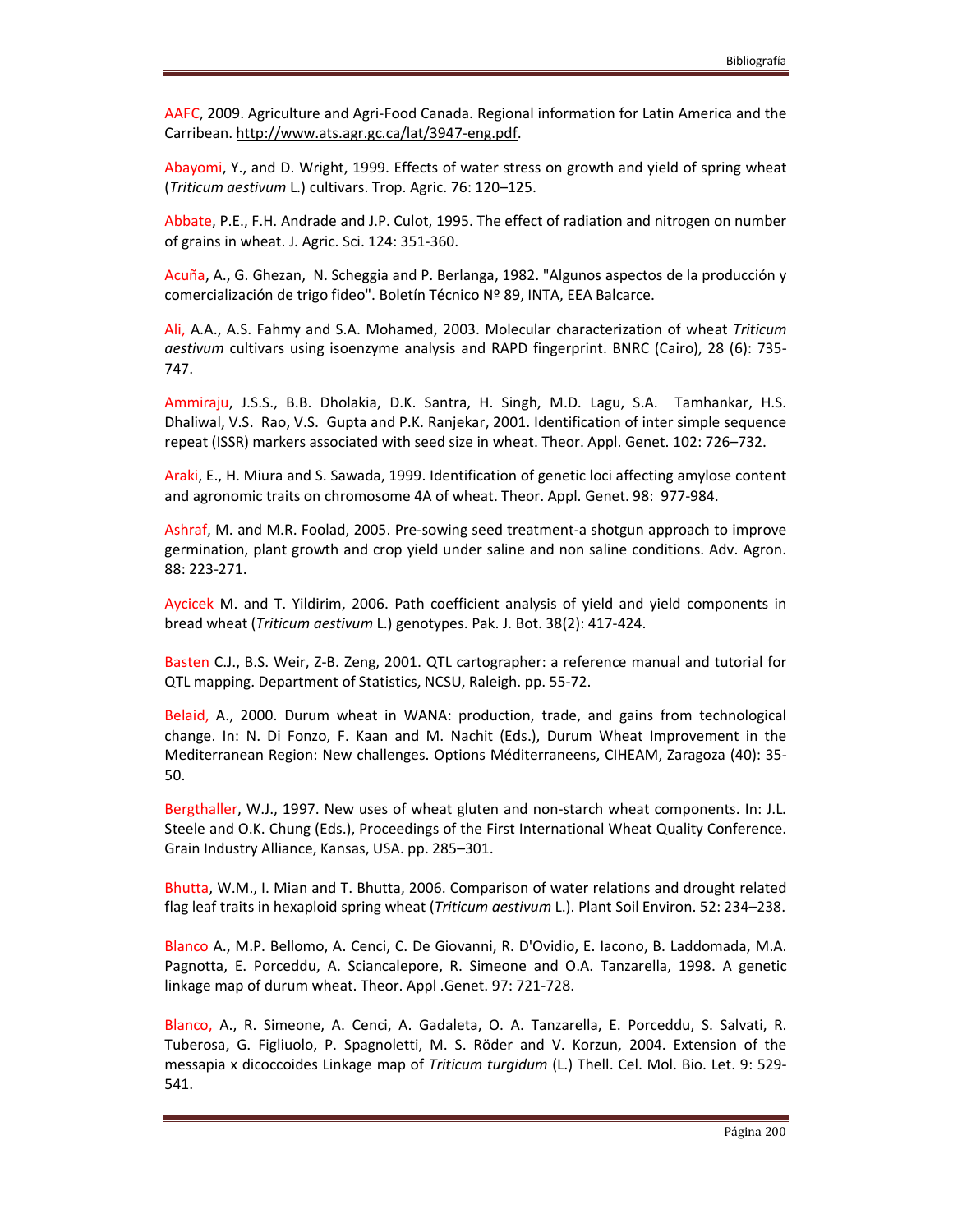Börner, A., E. Schumann, A. Fürste, H. Cöster, B. Leithold, M.S. Röder and W. E. Weber, 2002. Mapping of quantitative trait loci determining agronomic important characters in hexaploid wheat (*Triticum aestivum* L.). Theor. Appl. Genet. 105: 921-936.

Boyer, J.S, 1982. Plant productivity and environment. Science 218: 443-448.

Bozzini, A., 1988. Origin, distribution, and production of durum wheat in the world. ln: G. Fabriani and C. Lintas (Eds), Durum Wheat: Chemistry and Technology. AACC, St. Paul, Minnesota, p. 229.

Brim, C. A, 1966. A modified pedigree method of selection in soybeans. Crop Science, Madison 6, p.220.

Calderini, D.F., M.F. Dreccer and G.A. Slafer, 1995. Genetic improvement in wheat yield and associatcd traits- a reexamintion of previous results. Plant Breed. 114 (2): 108- 112.

Campbell, B. T., P.S. Baenziger, K.S. Gill, K.M. Eskridge, H. Budak, M. Erayman, I. Dweikat and Y. Yen, 2003. Identification of QTLs and Environmental Interactions Associated with Agronomic Traits on Chromosome 3A of Wheat. Crop Sci. 43: 1493–1505.

Chagué, V., T. Fahima, A. Dahan, G. L. Sun, A. B. Korol, Y. I. Ronin, A. Grama, M. S. Röder and E. Nevo, 1999. Isolation of microsatellite and RAPD markers flanking the Yr15 gene of wheat using NILs and bulked segregant analysis. Genome 42: 1050-1056.

Chalmers, K.J., A.W. Campbell, J. Kretschmer, A. Karakousis, P.H. Henschke, S. Pierens, N. Harker, M. Pallotta, G.B. Cornish, M.R. Shariflou, L.R. Rampling, A. McLauchlan, G. Daggard, P. J. Sharp, T. A. Holton, M.W. Sutherland, R. Appels, and P. Landgridge, 2001. Construction of three linkage maps in bread wheat, *Triticum aestivum*. Aust. J. Agric. Res. 52: 1089-1119.

Chen Z., Devey M., Tuleen N.A., Hart G.E. 1994. Use of recombinant substitution lines in the construction of RFLP-based genetic maps of chromosomes 6A and 6B of tetraploid wheat (*Triticum turgidum* L.). Theor. Appl. Genet. 89(6): 703-712.

Chmielewski, F. and W. Kohn, 2000. Impact of weather on yield components of winter rye over 30 years. Agric. Forest Meteorol. 102: 253–261.

Churchill, G.A. and R.W. Doerge, 1994. Empirical threshold values for quantitative trait mapping. Genetics 138**:**963-971.

Clarke, F.R., J.M. Clarke and R.E. Knox, 2002. Inheritance of stem solidness in eight durum wheat crosses. Can. J. Plant Sci. 82: 661-664.

Collard, B.C.Y., M.Z.Z. Jahufer, J.B. Brouwer and E.C.K. Pang, 2005. An introduction to markers, quantitative trait loci (QTL) mapping and marker-assisted selection for crop improvement: The basic concepts. Euphytica 142: 169-196.

Cruz, C.D., 1997. Programa Genes: aplicativo computacional em genética e estatística. pp. 442. Viçosa: Editora UFV.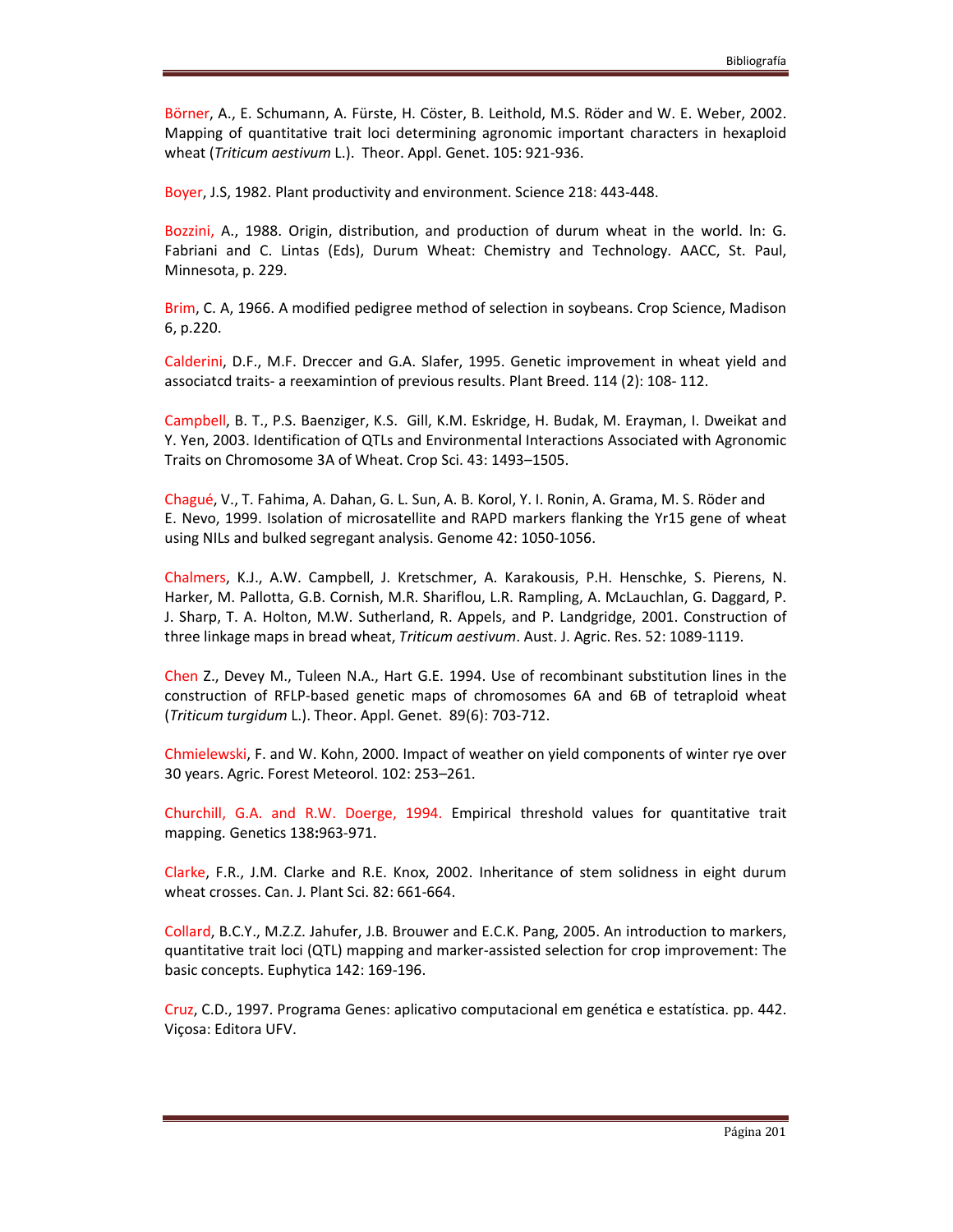Cuthbert, J.L., D.J. Somers, A.L. Brulé-Babel, P.D. Brown and G.H. Crow, 2008. Molecular mapping of quantitative trait loci for yield and yield components in spring wheat (*Triticum aestivum* L.). Theor. Appl. Genet. 117(4): 595-608.

Demarie, G., L. Viteri and G. Ghezan, 1999. Agricultura de contrato en el cultivo de trigo candeal. Instituto Nacional de Tecnología Agropecuaria, Estación Experimental Agropecuaria Balcarce. Bulletin.

Del Moral, L. G., Y. Rharrabti, D. Villegas and C. Royo, 2003. Evaluation of Grain Yield and Its Components in Durum Wheat under Mediterranean Conditions: An Ontogenic Approach. Agron. J. 95: 266-274.

Del Moral, L.G., Y. Rharrabti, S. Elhani, V. Martos and C. Royo, 2005. Yield Formation in Mediterranean durum wheats under two contrasting water regimes based on path-coefficient analysis. Euphy. 146: 203-212.

Deorge, R. and G.A. Churchill, 1996. Permutation test for multiple loci affecting a quantitative character. Genetics 142: 285-294.

Devos, K.M. and M.D. Gale, 1993. Extended genetic maps of the homoeologous group-3 chromosomes of wheat, rye and barley. Theor. Appl. Genet. 85: 649-652.

Devos K.M., J. Dubcovsky, J. Dvorak, C.N. Chinoy and M.D. Gale, 1995. Structural evolution of wheat chromosomes 4A, 5A, and 7B and its impact on recombination. Theor. Appl. Genet. 91: 282-288.

Diab, A.A., A.H. Fahmy, O.S. Hassan, M.M. Nachit and O.A. Momtaz, 2007. Identification of chromosomal regions and genetic contributions of genes controlling yield and other agronomic traits in durum wheat grown under different Egyptian environmental conditions. World J. agri. Sci. 3 (4): 401-422.

Dilbirligi, M., M. Erayman, B.T. Campbell, H.S. Randhawa, P.S. Baenziger, I. Dweikat and K.S. Gill, 2006. High-density mapping and comparative analysis of agronomically important traits on wheat chromosome 3A. Genomics 88(1): 74-87.

Donmez, E., R.G. Sears, J.P. Shroyer and G.M. Paulsen, 2000. Evaluation of winter durum wheat for Kansas. Keeping Up With Research 125, KAES/CES, Manhattan, KS.

Du, C., N.A. Tuleen and G.E. Hart, 1995. Extended RFLP linkage maps of chromosomes 6A and 6B of Tetraploid Wheat (*Triticum turgidum* L.). Plant Genome IV Conference, San Diego, CA. p. 131.

Eberhart, S.A. and W.A. Russel, 1966. Stability parameters for comparing varieties. Crop. Sci. 6: 36-40.

Elouafi, I. and M.M. Nachit, 2004. A genetic linkage map of the Durum x *Triticum dicoccoides* backcross population based on SSRs and AFLP markers, and QTL analysis for milling traits. Theor. Appl. Genet. 108: 401-413.

Esmail, R.M., 2001. Correlation and path coefficient analysis of some quantitative traits with grain yield in bread wheat (*Triticum aestivum* L.). Bull. NRC, Egypt 26(3): 395-408.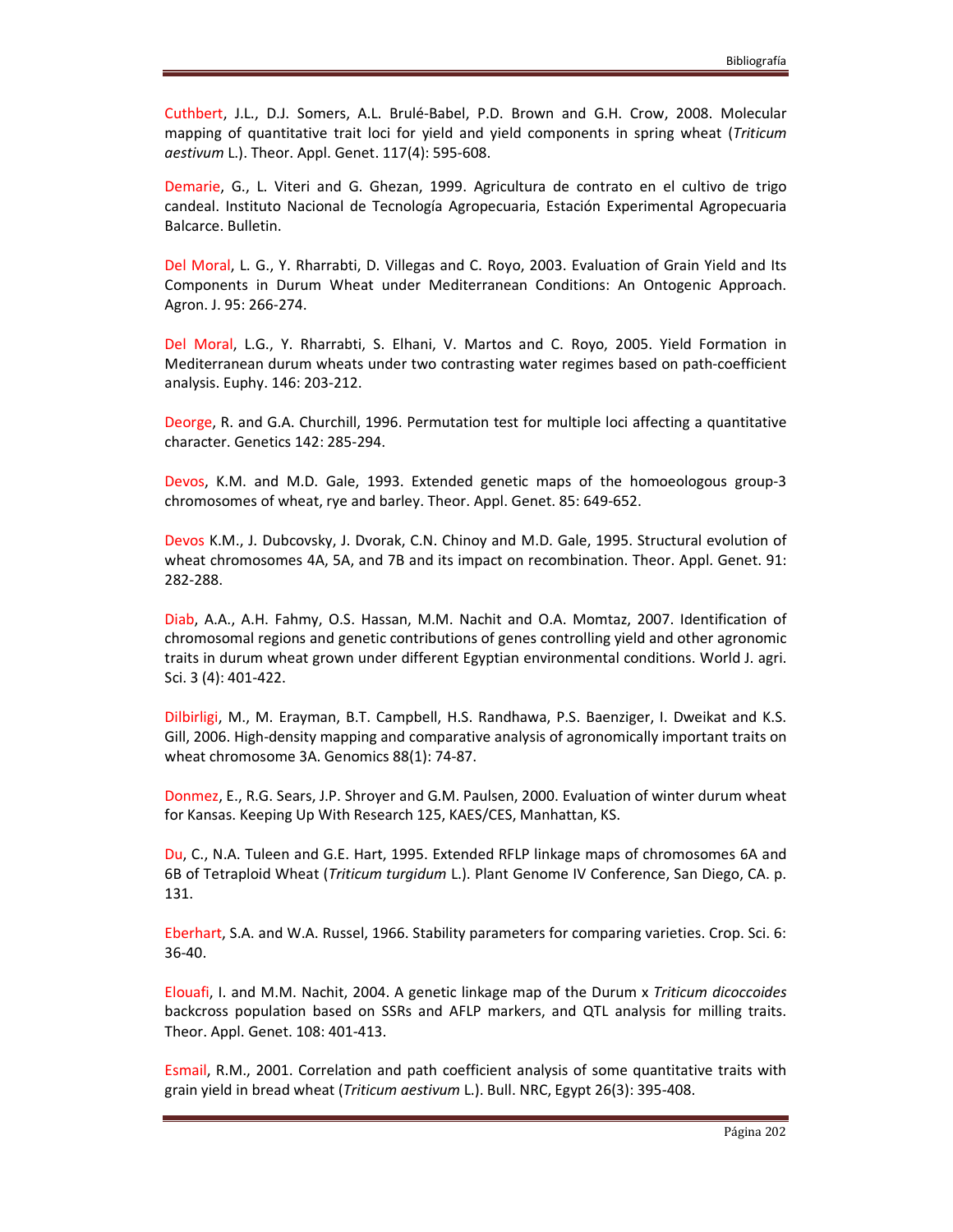Faridi, M.A., 1988. Flat breads, in Wheat Chemistry &Technology. Volume II, 3rd edn. (Ed. Y. Pomeranz), American Association of Cereal Chemists, St. Paul, Minnesota, USA. pp. 457-498.

Fehr, W.R., 1982. Control of iron-deficiency chlorosis in soybeans by plant breeding. J. Plant Nutr. 5: 611-621.

Ferreira M.E. and D. Grattapaglia, 1996. Introdução ao uso de marcadores moleculares em análise genética. EMBRAPA-CENARGEN 20. p. 220.

Finlay, K.W. and G.N. Wilkinson, 1963. The analysis of adaptation in a plant-breeding programme. Aust. J. Agric. Res. 14: 742-754.

Freitas, L. B. de, L. Jerusalinsky, S.L. Bonatto and F.M. Salzano, 2000. Extreme homogeneity among brazilian wheat genotypes determined by RAPD markers. Pesq. agropec. bras., Brasília 35 (11): 2255-2260.

Gallagher, J.N. and P. V. Biscoe, 1978. Radiation absorption, growth and yield of cereals. J. Agric. Sci. Camb. 19: 47-60.

Giunta, F., R. Motzo and M. Deidda, 1993. Effect of drought on yield and yield components of durum wheat and triticale in a Mediterranean environment. Field Crops Res. 33: 399-409.

Gorjanović, B. and M. Kraljević-Balalić, 2006. Correlations among yield components in durum wheat. Genetika 38 (2): 115-120.

Griffiths, A.J.F., J.H. Miller, D.T. Suzuki, R.C. Lewontin and W.M. Gelbart, 1996. An introduction to genetic analisis. W.H. Freeman (Ed.). NY, USA.

Griffiths, A.J.F., J.H. Miller, D.T. Suzuki, R.C. Lewontin and W.M. Gelbart, 1998. An introduction to Genetic analysis. W.H. Freeman (Ed.). NY, USA.

Groos, C., N. Robert, E. Bervas and G. Charmet, 2003. Genetic analysis of grain protein-content, grain yield and thousand-kernel weight in bread wheat. Theor. Appl. Genet. 106: 1032–1040.

Gupta, P.K., H.S. Balyan, K.J. Edwards, P. Isaac, V. Korzun, M. Röder, M.F. Gautier, P. Joudrier, A.R. Schlatter, J.Dubcovsky, R.C. De la Pena, M. Khairallah, G. Penner, M.J. Hayden, P. Sharp, B. Keller, R.C.C. Wang, J.P. Hardouin, P. Jack and P. Leroy, 2002. Genetic mapping of 66 new microsatellite (SSR) loci in bread wheat. Theor. Appl. Genet. 105: 413-422.

Haldane, J.B.S., 1919. The recombination of linkage values and calculation of distance between the loci of linkage factors. J. Genet. 8: 299-309.

Hartl, D.L. and E.W. Jones, 2001. Analysis of genes and genomes. Jones and Bartlett (Ed.). Massachusetts. USA.

Heitholt, J. J., L.I. Croy, N. Manes and H.T. Nguyen, 1990. Nitrogen partitioning in genotypes of winter wheat differing in grain N concentration. Field Crop Res., 23: 133-144.

Heun, M., R. Schäfer-Pregl, D. Klawan, R. Castagna, M. Accerbi, B. Borghi and F. Salamini, 1997. Site of Einkorn Wheat Domestication Identified by DNA Fingerprinting. Science 278 (5341): 1312-1314.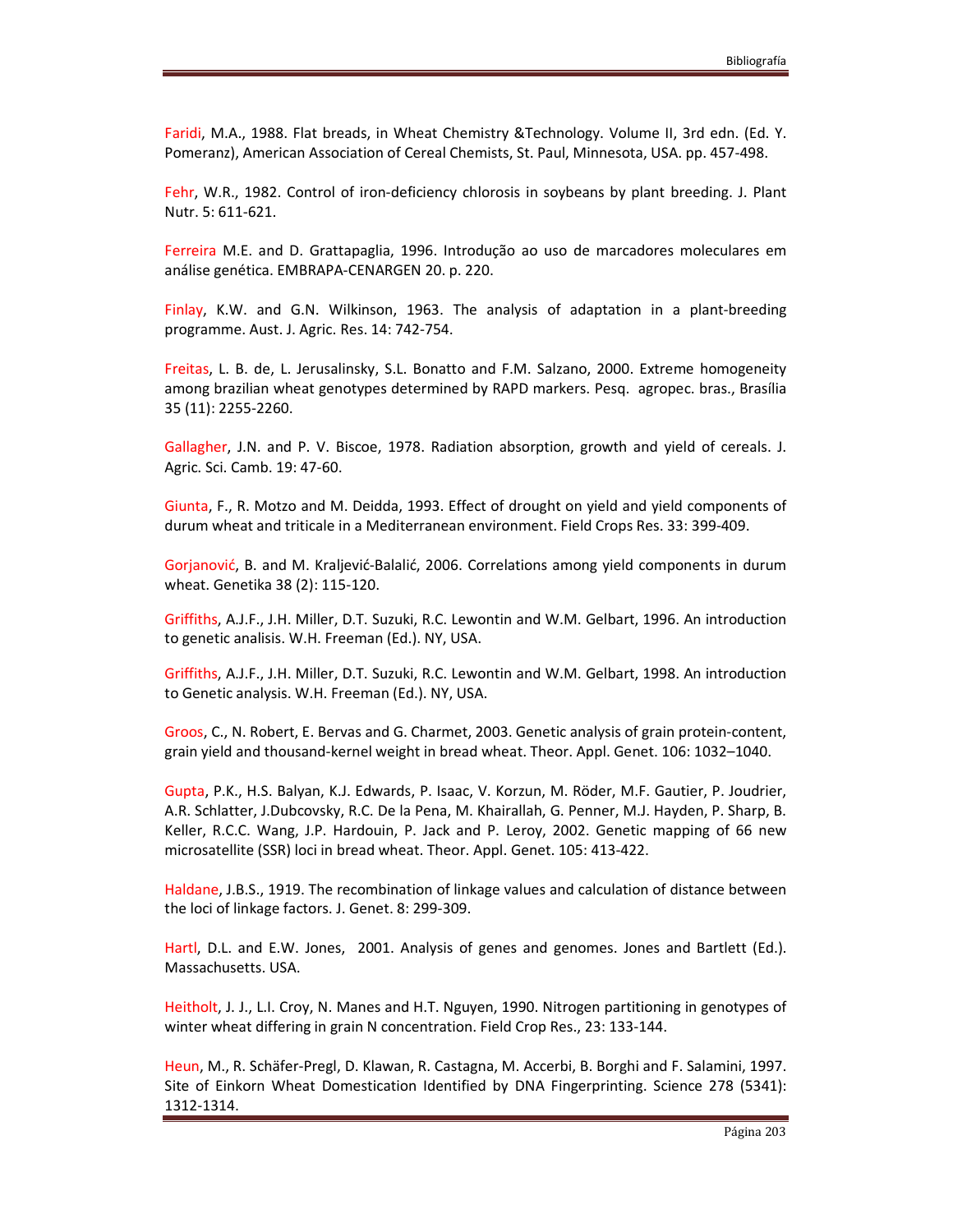Huang, X.Q., H. Kempf, M.W. Ganal and M.S. Röder, 2004. Advanced backcross QTL analysis in progenies derived from a cross between a German elite winter wheat variety and a synthetic wheat (*Triticum aestivum* L.). Theor. Appl. Genet. 109: 933-943.

Huang, X.Q., S. Cloutier, L. Lycar, N. Radovanovic, D.G. Humphreys, J.S. Noll, D.J. Somers and P.D. Brown, 2006. Molecular detection of QTLs for agronomic and quality traits in a doubled haploid population derived from two Canadian wheats (*Triticum aestivum* L.).Theor. Appl. Genet. 113:753-766.

IGC, 2008. International grains Commission 7/11/08 xldata/world/all wheat/wheat/prod.

Info-Gen. 2004. Software estadístico para análisis de datos genéticos. Arg., Balzarini M., Di Rienzo J.A. RDNDA, OS, N 362964 (http://www.info-gen.com.ar).

Jamali, K.D. and S.A. Ali, 2008. Yield and Yield components with relation to plant height in semi-dwarf wheat. Pak. J. Bot. 40 (4): 1805-1808.

Janda, J., J. Bartoš, J. Šafář, M. Kubaláková, M. Valárik, J. Číhalíková, H. Šimková, M. Caboche, P. Sourdille, M. Bernard, B. Chalhoub and J. Doležel, 2004**.** Construction of a subgenomic BAC library specific for chromosomes 1D, 4D and 6D of hexaploid wheat. Theor. Appl. Genet. 109: 1337-1345.

Jansen, R., 1993. Interval mapping of multiple quantitative loci. Genetics 135: 205-211.

Jansen, R. and P. Stam, 1994. High resolution of quantitative traits into multiple loci via interval mapping. Genetics 136: 1447-1455.

Jones, N., H. Ougham and H. Thomas, 1997. Markers and mapping: We are all geneticists now. New Phytol. 137: 165–177.

Kato, K., H. Miura and S. Sawada, 1999. QTL mapping of genes controlling ear emergence time and plant height on chromosome 5A of wheat. Theor. Appl. Genet. 98: 472-477.

Kato, K., H. Miura and S. Sawada, 2000. Mapping QTLs controlling grain yield and its components on chromosome 5A of wheat. Theor. Appl. Genet. 101: 1114-1121.

Kearsey, M.J. and H. S. Pooni, 1996. The Genetical Analysis of Quantitative Trait. Chapman and Hall, London.

Khan M.A., I. Hussain and M.S. Baloch, 2000. Wheat yield potential  $-$  Current status and future strategies. Pak. J. Biol. Sci. 3 (1): 82-86.

Khan, I.A., F.S. Awan, A. Ahmad, Y.B. Fu and A. Iqbal, 2005. Genetic diversity of Pakistan wheat germplasm as revealed by RAPD markers. Genet. Resour. Crop Evol. 52 (3): 239-244.

Kirigwi, F.M., M. Van Ginkel, G. Brown-Guedira, B.S. Gill, G.M. Paulsen and A.K. Fritz, 2007. Markers associated with a QTL for grain yield in wheat. Mol. Breeding 20: 401-413.

Kislev, M.E., 1985. Emergence of wheat agriculture. Palaeorient. 10(2): 61-70.

Kobiljski B. and S. Dencić, 1997. Karakteristike klasa-selekcioni kritarijum za prinos pćenice.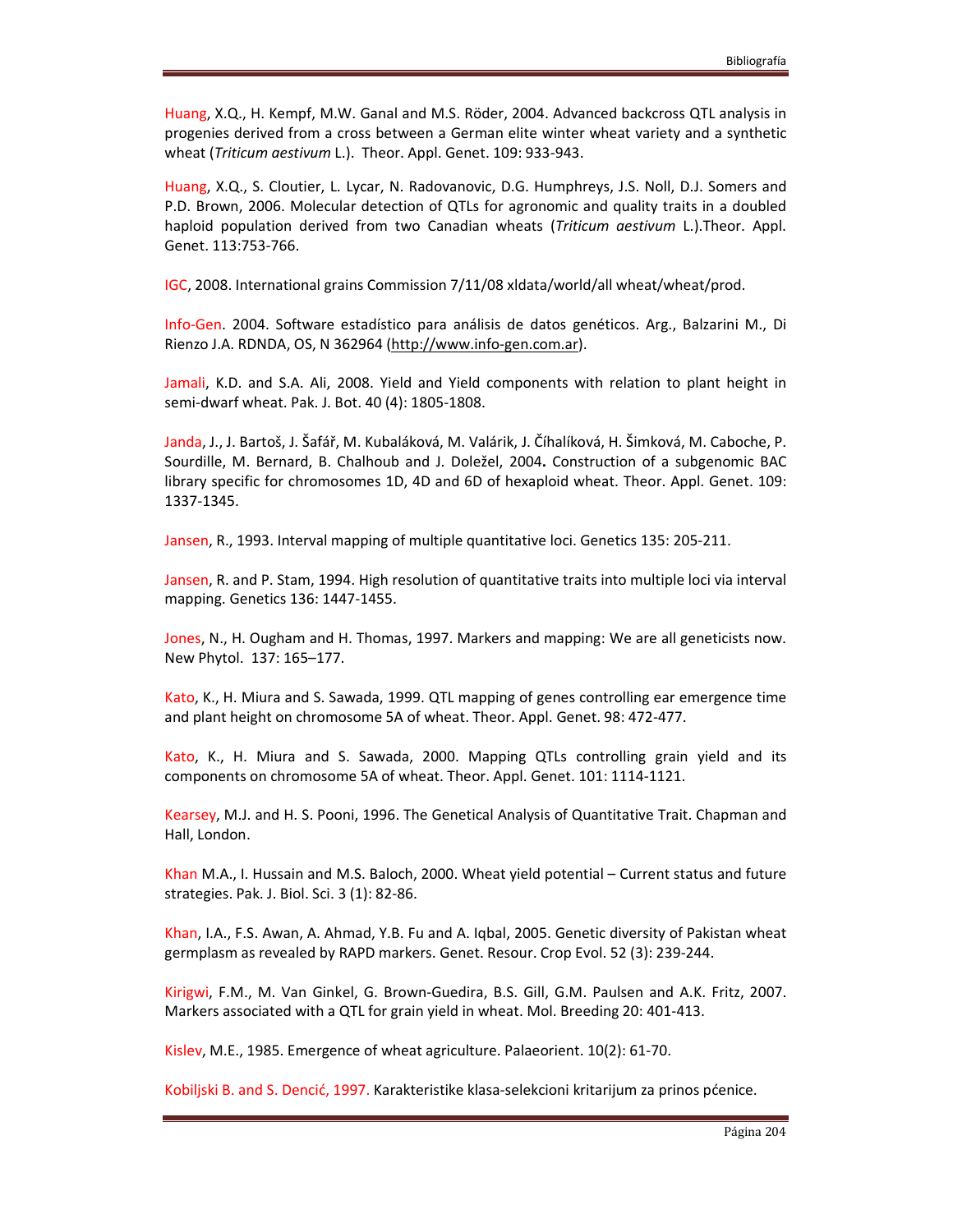Selekcija i semenarstvo 4 (3-4), 17-22.

Hittalmani S., T.N. Girish, H. Biradar and P.J. Maughan, 2008. Mapping Populations: Development, Descriptions and Deployment. In: Kole, C. and A. G. Abbott (Eds.), Principles and Practices of Plant Genomics Volume 1: Genome Mapping. Science publishers. pp.69-91.

Korzun, V., M.S. Röder, K. Wendehake, A. Pasqualone, C. Lotti, M.W. Ganal and A. Blanco, 1999. Integration of dinucleotide microsatellites from hexaploid bread wheat into a genetic linkage map of durum wheat. Theor. Appl. Genet. 98: 1202-1207.

Kosambi, D.D., 1944. The estimation of map distances from recombination values. Ann. Eugen. 12: 172-175.

Kuchel, H., K.J. Williams, P. Langridge, H.A. Eagles and S.P. Jefferies, 2007. Genetic dissection of grain yield in bread wheat. I. QTL analysis. Theor. Appl. Genet. 115(8): 1029-41.

Kulwal, P.L., J.K. Roy, H.S. Balyan, and P.K. Gupta, 2003. QTL mapping for growth and leaf characters in bread wheat. Plant Sci. 164: 267-277.

Kumar, N., P.L. Kulwal, A. Gaur, A.K. Tyagi, J.P. Khurana, P. Khurana, H.S. Balyan and P.K. Gupta, 2006. QTL analysis for grain weight in common wheat. Euphytica 151: 135-144.

Kumar, N., P.L. Kulwal, H.S. Balyan and P.K. Gupta, 2007. QTL mapping for yield and yield contributing traits in two mapping populations of bread wheat. Mol. Breeding 19: 163-177.

Lander, E.S., P. Green, J. Abrahamson, A. Barlow, M.J. Daly, S.E. Lincoln and L. Newburg, 1987. MAPMAKER: an interactive computer package for constructing primary linkage maps of experimental and natural populations. Genomics 1: 174-181.

Li, W.L., J.C. Nelson, C.Y. Chu, L.H. Shi, S.H. Huang, and D.J. Liu, 2002. Chromosomal locations and genetic relationships of tiller and spike characters in wheat. Euphytica 125: 357-366.

Li, W., P. Zhang, J.P. Fellers, B. Friebe and B.S. Gill, 2004. Sequence composition, Organization and evolution of the core Triticeae genome. Plant J. 40: 500-511.

Li, S.S., J.Z. Jia, X.Y. Wei, X.C. Zhang, L.Z. Li, H.M. Chen, Y.D. Fan, H.Y. Sun, X.H. Zhao, T.D. Lei, Y.F. Xu, F.S. Jiang, H.G. Wang and L.H. Li, 2007. An intervarietal genetic map and QTL analysis for yield traits in wheat. Mol. Breeding 20: 167-178.

Lincoln, S., M. Daly and E. Lander, 1993. Constructing genetic linkage maps with Mapmaker/EXP. Version 3.0. Whitehead Institute for Bimedical Research Technica (3).

Liu, B., 1998. Statistical Genomics: Linkage, mapping and QTL analysis. CRC Press, BocaRaton.

Liu, J.J., Z.H. He, Z.D. Zhao, R.J. Peña and S. Rajaram, 2003. Wheat quality traits and quality parameters of cooked dry white Chinese noodles. Euphytica 131: 147-154.

Lotti, C., S. Salvi, A. Pasqualone, R. Tuberosa and A. Blanco, 2000. Integration of AFLP markers into an RFLP-based map of durum wheat. Plant Breed. 119: 393-401.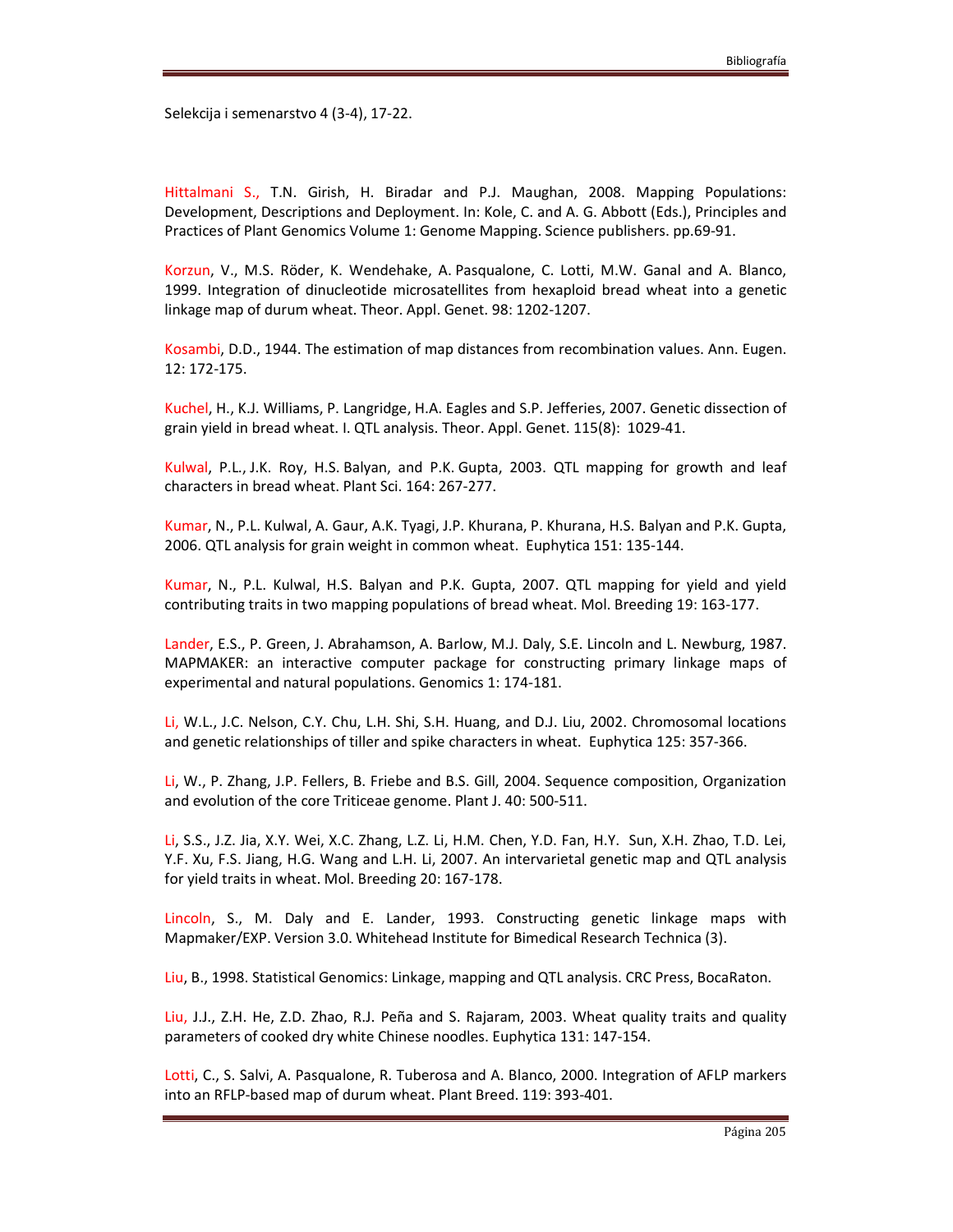Maccaferri, M., M.C. Sanguineti, S. Corneti, J.L. Araus Ortega, M. Ben Salem, J. Bort, E. DeAmbrogio, L.F.G. Del Moral, A. Demontis, A. El-Ahmed, F. Maalouf, H. Machlab, V. Martos, M. Moragues, J. Motawaj, M. Nachit, N. Nserallah, H. Ouabbou, C. Royo, A. Slama and R. Tuberosa, 2008. Quantitative Trait Loci for Grain Yield and Adaptation of Durum Wheat (*Triticum durum* Desf.) Across a Wide Range of Water Availability. Genetics 178: 489-511.

Martinćić, J., V. Kozumplik, 1997. Oplemenjivanje bilja-Psenica. Zagreb. 1 17-155.

Maningat, C.C. and P.A. Seib, 1997. Update on wheat starch and its uses. In: Proceedings of the First International Wheat Quality Conference. J.L. Steele and O.K. Chung (Eds.). Grain Industry Alliance, Kansas, USA. pp. 261–284.

Manly K.F., H. Cudmoreronbert, Jr. and J.M. Meer, 2001. MapManager QTX, cross-platform software for genetic mapping. Mamm. Genome 12: 930-932.

Mantovani, P., M. Maccaferri, M.C. Sanguineti, R. Tuberosa, I. Catizone, P. Wenzl, B. Thomson, J. Carling, E. Huttner, E. DeAmbrogio and A. Kilian, 2008. An integrated DArT-SSR linkage map of durum wheat. Mol. Breeding 22: 629-648.

Maric, S., S. Bolaric, J. Martincic, I. Pejic and V. Kozumplik, 2004. Genetic diversity of hexaploid wheat cultivars estimated by RAPD markers, morphological traits and coefficients of parentage Plant Breed. 123 (4): 366-369.

Marza, F., G.H. Bai, B.F. Carver and W.C. Zhou, 2006. Quantitative trait loci for yield and related traits in the wheat population. Theor. Appl. Genet. 112: 688-698.

McCartney, C.A., D.J. Somers, D.G. Humphreys, O. Lukow, N. Ames, J. Noll, S. Cloutier and B.D. McCallum, 2005. Mapping quantitative trait loci controlling agronomic traits in the spring wheat cross RL4452 × 'AC Domain'. Genome 48: 870-883. McCouch, S.R. and R.W. Deorge, 1995. QTL mapping in rice. Trends genet. 11: 482-487.

McKee, D., 2006. Focus on Thailand. World Grain 24(8): 16–20.

Mergoum, M., P.K. Singh, J.A. Anderson, R.J. Peña, R.P., Singh, S.S. Xu and J.k. Ransom, 2009. Spring Wheat Breeding. In: M.M.J. Carena (Ed.), Cereals. Springer Science + Business Media. pp.127-156.

Mohammad, S., M. Fida and T. Mohammad, 2002. Path coefficient analysis in wheat. Sarhad J. Agri. 18(4): 383-388.

Mohan, M.S., S. Nair, A. Bhagawat, T.G. Krishna, M. Yano, C.R. Bhatia and T. Sasaki, 1997. Genome mapping, olecular markers and marker -assisted selection in crop plants. Mol. Breed. 3: 87-103.

Mondal, A.B., D.P. Sadhu and K.K. Sarkar, 1997. Correlation and path analysis in bread wheat. Environ. Ecol. 15(3): 537-539.

Moragues M, L.G. Del Moral, M. Moralejo and C. Royo. 2006a. Yield formation strategies of durum wheat landraces with distinct pattern of dispersal within the Mediterranean Basin. I. Yield components. Field Crops Research 95, 194-205.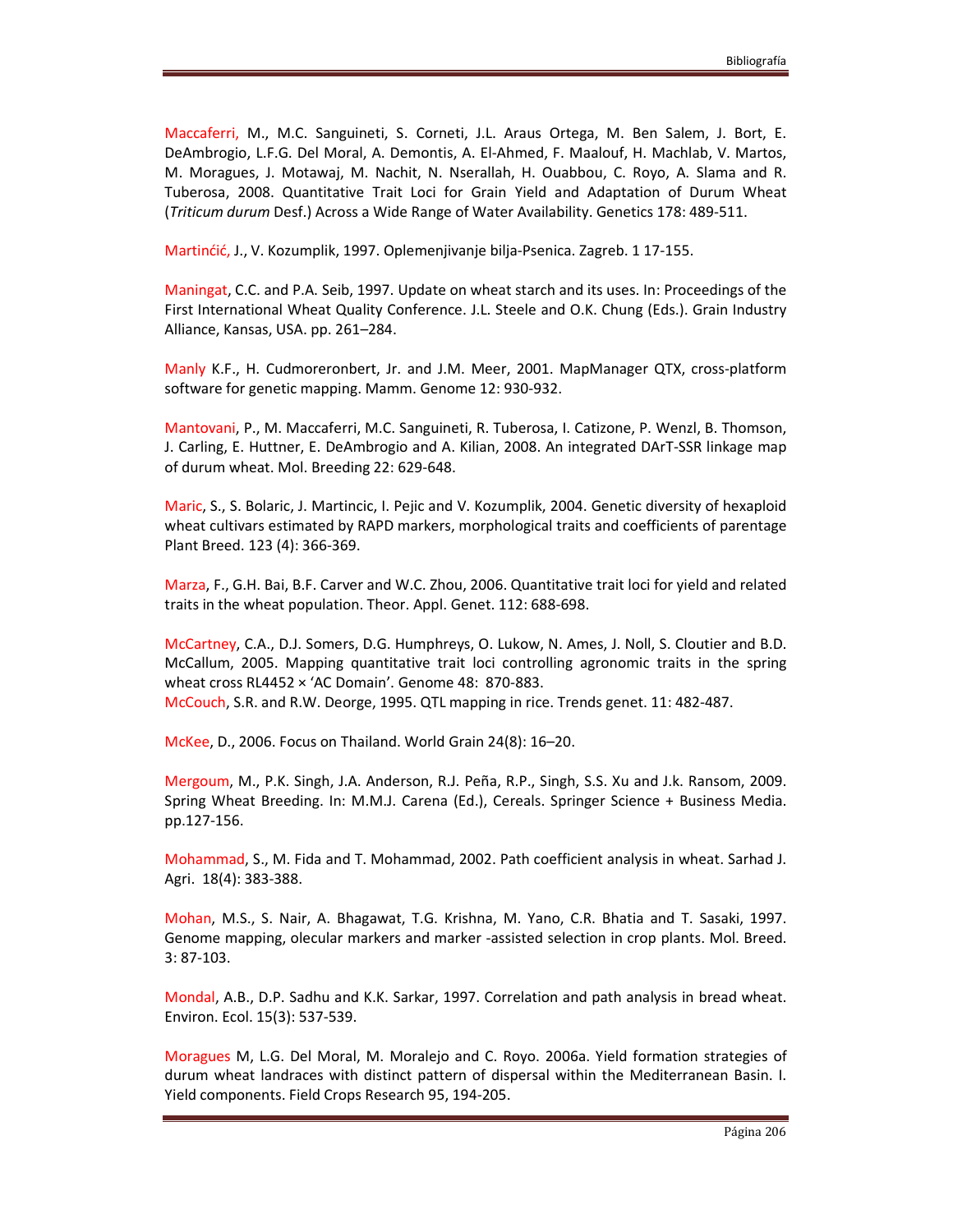Moragues, M., J. Zarco-Hernandez, M.A. Moralejo and C. Royo, 2006b. Genetic diversity of glutenin protein subunits composition in durum wheat landraces [*Triticum turgidum* ssp. turgidum convar. durum (Desf.) MacKey] from the Mediterranean basin. Genet. Resour. Crop Evol. 53: 993-1002.

Motzo R., S. Fois and F. Giunta, 2004. Relationship b**et**ween grain yield and quality of durum wheats from different eras of breeding. Euphytica 140: 147-154.

Myburg, A.A., M. Cawood, B.D. Wingfield and A.M. Botha, 1998. Development of RAPD and SCAR markers linked to the Russian wheat aphid resistance gene Dn2 in wheat. Theor. Appl. Genet. 96: 1162-1169.

Nachit, M.M., I. Elouafi, M. A. Pagnotta, A. El Saleh, E. Iacono, M. Labhilili, A. Asbati, M. Azrak, H. Hazzam, D. Benscher, M. Khairallah, J. M. Ribaut, O. A. Tanzarella, E. Porceddu and M. E.Sorrells, 2001. Molecular linkage map for an intraspecific recombinant inbred population of durum wheat (Triticum turgidum L. var. durum). Theor. Appl. Genet. 102: 177-186.

Narasimhamoorthy, B., B.S. Gill, A.K. Fritz, J.C. Nelson and G.L. Brown-Guedira, 2006. Advanced backcross QTL analysis of a hard winter wheat x synthetic wheat population. Theor. Appl. Genet. 112: 787-796.

Nelson, J.C., 1997. QGENE: software for marker based genomic analysis and breeding. Mol. Breed. 3: 239-245.

Paillard, S., T. Schnurbusch, M. Winzeler, M. Messmer, P. Sourdille, O. Abderhalden, B. Keller and G. Schachermayr, 2003. An integrative genetic linkage map of winter wheat (*Triticum aestivum* L.). Theor. Appl. Genet. 107: 1235-1242.

Palazzolo, G., 2003. Cereal bars: they're not just for breakfast anymore. Cer. Foods Wor. 48: 70–72.

Paterson, A.H., 1996a. Making gene maps. In: A.H. Paterson (Ed.), Genome Mapping in plants. R.G. Landes Company. San Diego, California; Academic Press, Austin, Texas 33: pp.23-39.

Paterson, A.H., 1996b. A.H. Paterson (Ed.), Mapping genes responsible for differences in phenotype, R.G. Landes Company. San Diego, California; Academic Press, Austin, Texas 33: pp.41-54.

Peng J, Korol A.B, Fahima T, Röder M, Ronin Y.I, Li Y.C, Nevo E. 2000. Molecular genetic maps in wild emmer wheat, *Triticum dicoccoides*: genome-wide coverage, massive negative interference, and putative quasi-linkage. Gen. Res. 10: 1509-1531.

Peng, J., Y. Ronin, T. Fahima, M. S. Röder, Y. Li, E. Nevo and A. Korol, 2003. Domestication quantitative trait loci in *Triticum dicoccoides*, the progenitor of wheat. PNAS 100 (5): 2489- 2494.

Perović, D., 1995. Inheritance of stem height and yield components in wheat hybrids in  $F_4$  and F5 generations. M. Sci. Thesis. Faculty of Agricuiture, Zemun.

Petrović, S., 1995. The inheritance of nitrogen harvest index in wheat. M. Sci. Thesis. Faculty of Agriculturc. Novi Sad.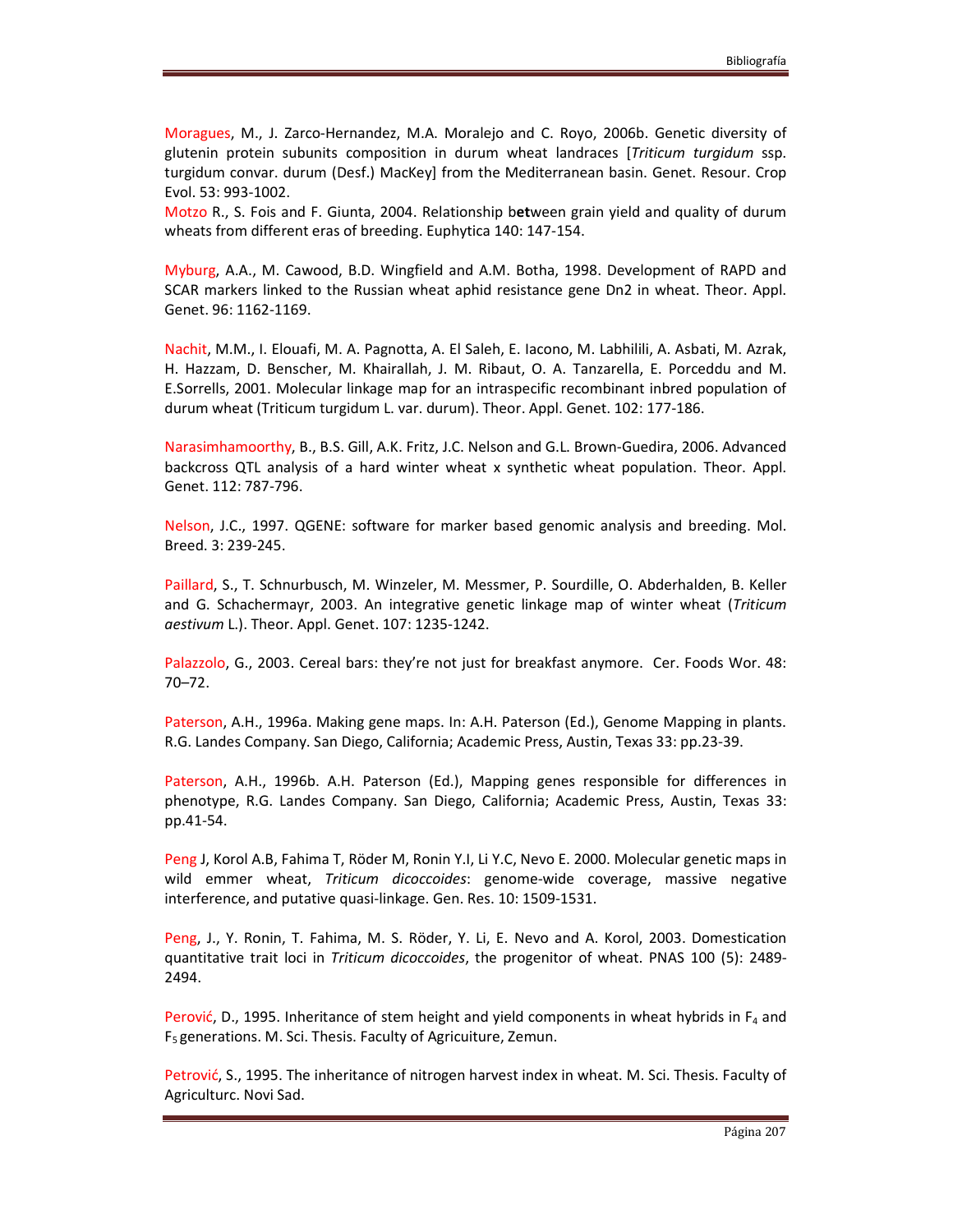Pfeiffer, W.H., K.D. Sayre, and M. Mergoum, 1996. Enhancing genetic grain yield potential in durum wheat and triticale. In: M.P. Reynolds, S. Rajaram and A. McNab (Eds.), Increasing Yield Potential in Wheat: Breaking the Barriers. CIMMYT, Mexico, pp. 90–100.

Pfeiffer T.W., 2003. From classical plant breeding to modern crop improvement. In: M.J. Chrispeels and D.E. Sadava (Eds.), Plants, genes, and crop biotechnology. 2nd ed. Boston: Jones and Bartlett Publisher, pp.360-389.

Picca, A., P. Roncallo, A. Carrera, G. Cervigni, R. Miranda and V. Echenique, 2008. Saturation of a durum wheat genetic map and detection of QTL associated to lipoxygenase activity. International Journal of Experimental Botany. 77: 175-188.

Poehlman, J.M. and D.A. Sleper, 1995. Breeding Field Crops, Fourth Edition, Iowa State University Press /Ames.

Polci, P., V. Conti and R. Miranda, 2004. Obtención de plantas doble haploides. In: V. Echenique, C. Rubinstein and Luis Mroginski (Eds.), Biotecnología y Mejoramiento Vegetal. INTA. Parte IV, Capítulo 1.

Popineau, Y., B. Huchet, C. Larré and S. Bérot, 2002. Foaming and emulsifying properties of fractions of gluten peptides obtained by limited enzymatic hydrolysis and ultrafiltration. J. Cereal Sci 35: 327-335.

Prior, D., 1997. The cradle of civilization: a snapshot of the flour milling industry. Feed Grain: 15-17.

Quaglia, G.B., 1988. Other durum wheat products. In Durum Chemistry and Technology, Fabriani, G. and Lintas, C. (Eds). AACC, St. Paul, Minnesota, pp. 263-282.

Quarrie, S. A., A. Steed, C. Calestani, A. Semikhodskii, C. Lebreton, C. Chinoy, N. Steele, D. Pljevljakusić, E. Waterman, J. Weyen, J. Schondelmaier, D.Z. Habash, P. Farmer, L. Saker, D. T. Clarkson, A. Abugalieva, M. Yessimbekova, Y. Turuspekov, S. Abugalieva, R. Tuberosa, M-C. Sanguineti, P.A. Hollington, R. Aragués, A. Royo and D. Dodig, 2005. A high-density genetic map of hexaploid wheat (*Triticum aestivum* L.) from the cross Chinese Spring x SQ1 and its use to compare QTLs for grain yield across a range of environments. Theor. Appl. Genet. 110: 865- 880.

Quarrie, S.A., S.P. Quarrie, R. Radosevic, D. Rancic, A. Kaminska, J.D. Barnes, M. Leverington, C. Ceoloni and D. Dodig, 2006. Dissecting a wheat QTL for yield present in a range of environments: from the QTL to candidate genes. J. Exper. Bot. 57 (11): 2627-2637.

Rahman, M. S. and J. H. Wilson, 1977a. Determination of spikelet number in wheat. III. Effect of varying temperature on ear development. Aust. J. Agric. Res., 28: 575-581.

Rahman, M.S., J.H. Wilson and V. Aitken, 1977b. Determination of spikelet number in wheat. II. Effect of varying light level on ear development. Austr. J. Agric. Res., 26: 575-581.

Rassmuson, D. C. and R.Q. Cannell, 1970. Selection for grain yield and components of yield in barley. Crop Sci. 10: 51-54.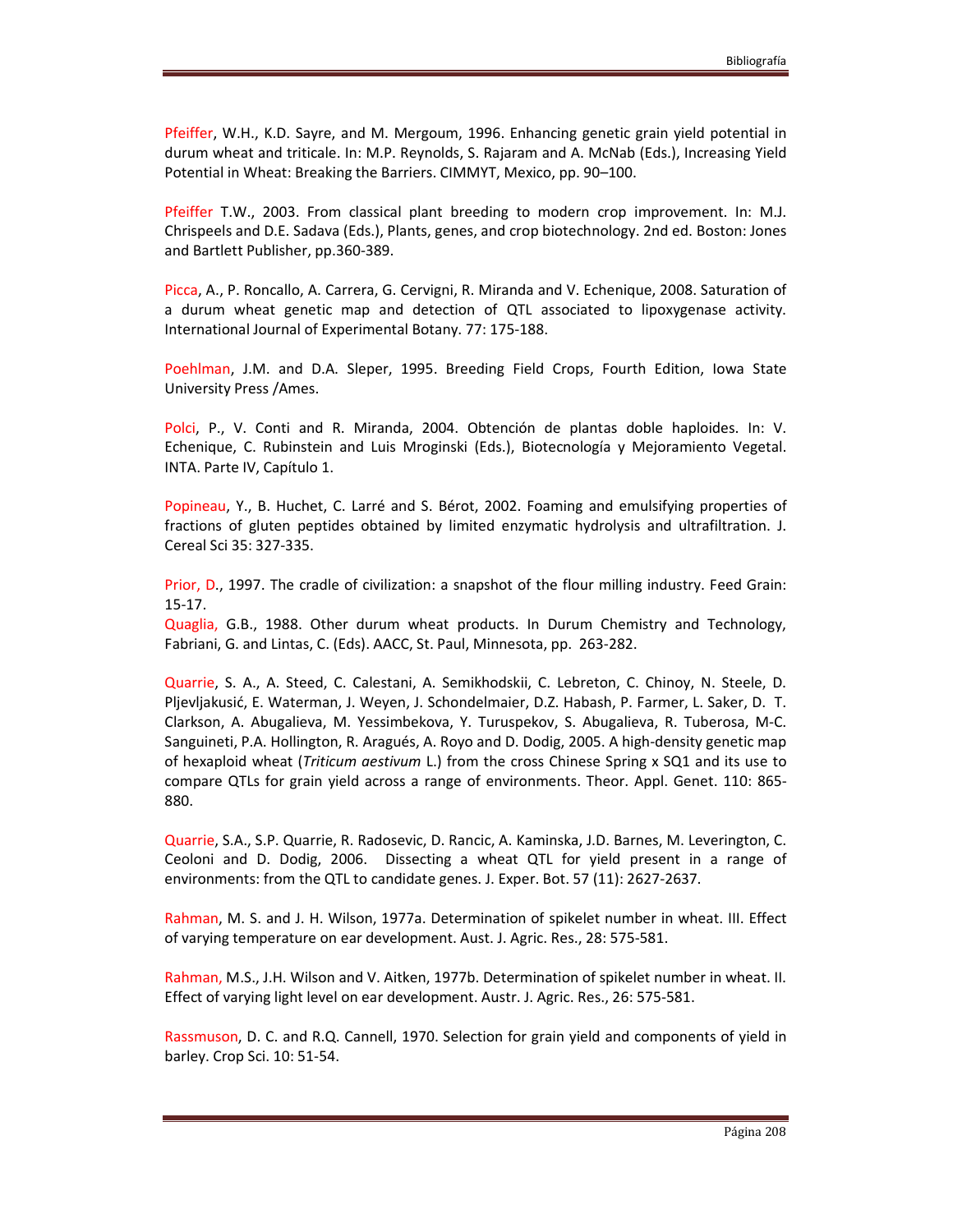Rawson, H.M, 1971. An upper limit for spikelet number per ear in wheat as controlled by photoperiod. Aust. J. Agric. Res. 22: 537-546.

Richards, R.A., 1996. Increasing the yield potential of wheat: manipulating sources and sinks. p. 134-149. In Increasing Yield Potential in Wheat: Breaking the Barriers. M.P. Reynolds, S. Rajaram, and A. McNab (Eds). México, D.F.: CIMMYT.

Rieseberg, L.H., M.A. Archer and R.K. Wayne, 1999. Transgressive segregation, adaptation, and speciation. Heredity 83, 363-372.

Rieseberg, L.H., A. Widmer, A.M. Arntz and J.M. Burke, 2003. The genetic architecture necessary for Transgressive segregation is common in both natural and domesticated populations. Phil. Traizs. R. Soc. Lond. B. 358, 1141-1147.

Saleem U., I. Khaliq, T. Mahmood and M. Rafique. 2006. Phenotypic and genotypic correlation coefficients between yield and yield components in wheat. J. Agric. Res., 44(1).

Salomón, N. y R. Miranda, 2004. Calidad diferenciada en trigos Argentinos. III Jornadas Interdisciplinarias del Sudoeste Bonaerense. Bahía Blanca, Argentina - 2, 3 Y 4 de Set. 2004.

Sarquis, A., 1997. *"Perspectivas de trigo candeal"*. In: Cosecha Fina: Perspectivas. Subsecretaría de Alimentos y Mercados, SAGyP, Buenos aires, julio.

SAS System 9.0 For Windows (Sas institute), 2002. SAS Institute, Inc. Cary, NC. USA.

Schilling, A.S., A.O. Abaye, C.A. Griffeya, D.E. Branna, M.M. Alleya and T.H. Pridgena, 2003. Adaptation and Performance of Winter Durum Wheat in Virginia. Agron. J. 95: 642-651.

Shah, M.M., K.S. Gill, P.S. Baenziger, Y. Yen, S.M. Kaeppler and H.M. Ariyarathne, 1999a. Molecular Mapping of Loci for Agronomic Traits on Chromosome 3A of Bread Wheat. Crop Sci. 39: 1728-1732.

Shah, M.M., P.S. Baenziger, Y. Yen, K.S. Gill, B. Moreno-Sevilla and K. Haliloglu, 1999b. Genetic Analyses of Agronomic Traits Controlled by Wheat Chromosome 3A. Crop Sci. 39: 1016–1021.

Simane, B., P.C. Struik, M. Nachit and J.M. Peacock, 1993. Ontogenic analysis of yield components and yield stability of durum wheat in water-limited environments. Euphytica 71: 211-219.

Singh, R.P., and J. Huerta–Espino, 1997. Effect of leaf rust resistance gene *Lr34* on grain yield and agronomic traits of spring wheat. Crop Sci. 37: 390-395.

Singh, R.P., Huerta–Espino, J., Rajaram, S., and Crossa, J. 2001. Grain yield and other traits of tall and dwarf isolines of modern bread and durum wheats. Euphytica 119: 241-244.

Somers, D.J., P. Isaac and K. Edwards, 2004. A high-density microsatellite consensus map for bread wheat (*Triticum aestivum* L.). Theor. Appl. Genet. 109: 1105-1114.

Staub, J.E. and F.C. Serquen, 1996. Genetic marker, map construction, and their application in plant breeding. Hort. Sci. 31: 729-741.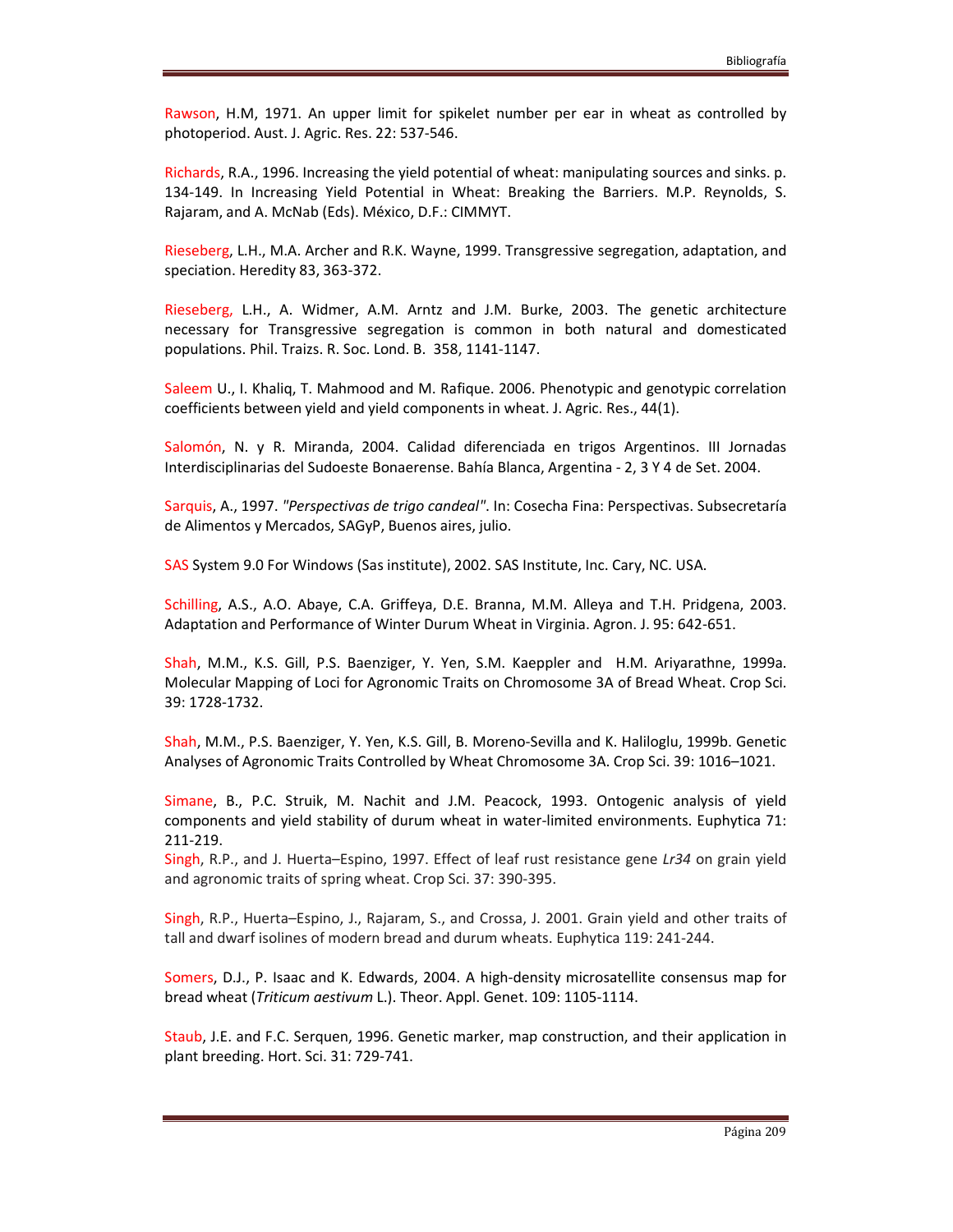Sun, X.Y. , Y. Zhao, F.M. Kong, G.Z. Han, R.J. Li, H.G. Wang and S.S. Li, 2009. QTL analysis of kernel shape and weight using recombinant inbred lines in wheat. Euphytica 165: 615-624.

Tanksley, S.D., 1993. Mapping polygenes. Ann. Rev. Genet. 27: 205-233.

Tar, M., L. Purnhauser, L. Csôsz, Á. Mesterházy and G. Gyulai 2002. Identification of molecular markers for an efficient leaf rust resistance gene (*Lr29*) in wheat. Acta Biologica Szegediensis 46(3-4): 133-134.

Tesemma, T., S. Tsegaye, G. Belay, E. Bechere and D. Mitiku, 1998. Stability of performance of tetraploid wheat landraces in the Ethiopian highland. Euphytica 102: 301-308.

Torada, A., M. Koike, K. Mochida and Y. Ogihara, 2006. SSR-based linkage map with new markers using an intraspecific population of common wheat. Theor. Appl. Genet. 112: 1042- 1051.

Varady, K.A., Y. Wang, and P.J.H. Jones, 2003. Role of policosanols in the prevention and treatment of cardiovascular disease. Nutr. Rev. 61: 376-383.

Varshney, R.K., M. Prasad, J.K. Roy, N. Kumar, H. Singh, H.S. Dhaliwal, H.S. Balyan and P.K. Gupta, 2000. Identification of eight chromosomes and a microsatellite marker on 1AS associated with QTL for grain weight in bread wheat. Theor. Appl. Genet. 100: 1290-1294.

Wang, S., C.J. Basten and Z-B. Zeng, 2004. *Windows QTL Cartographer*, Version 2.0. Department of Statistics, NCSU, Raleigh, NC.

Weining, S. and P. Langridge, 1991. Identification and mapping of polymorphism in cereals based on the polymerase chain reaction. Theor. Appl. Genet. 82: 209-216.

Weiss, L.A., L. Pan, M. Abney and C. Ober, 2006. The sex-specific genetic architecture of quantitative traits in humans. Nat. Genet. 38: 218–222.

Williams, J.G.K., A.R. Kubelik, K.J. Livak, J.A. Rafalski and S.V. Tingey, 1990. DNA polymorphisms amplified by arbitrary primers are useful as genetic markers. Nucleic Acids Res. 18: 6531-6535.

Wu, R., M. Chang-Xing and G. Casella. 2007. Statistical Genetics of Quantitative Traits Linkage, Maps, and QTL. Springer Science + Business Media, LLC.\*

Xiaokun, Y., H.W. Ohm, I. Dweikat and G. Shaner, 1997. RAPD DNA markers linked to a gene in wheat for resistance to septoria tritici blotch. Plant & Animal Genome V Conference, San Diego, CA, January 12-16.

Yan, W. and L.A. Hunt, 2002. Biplot analysis of diallel data. Crop Sci. 42(1): 21-30.

Young, N.D., 1994. Constructing a plant genetic linkage map with DNA markers. In: I.K.V. Ronald and L.Phillips (Eds), DNA-based markers in plants. p. 39-57, Kluwer Dordrecht/ Boston/London.

Zahid Akram, Saif Ullah Ajmal and Muhammad Munir, 2008. Estimation of correlation coefficient among some yield parameters of wheat under rain fed conditions. Pak. J. Bot., 40(4): 1777-1781.